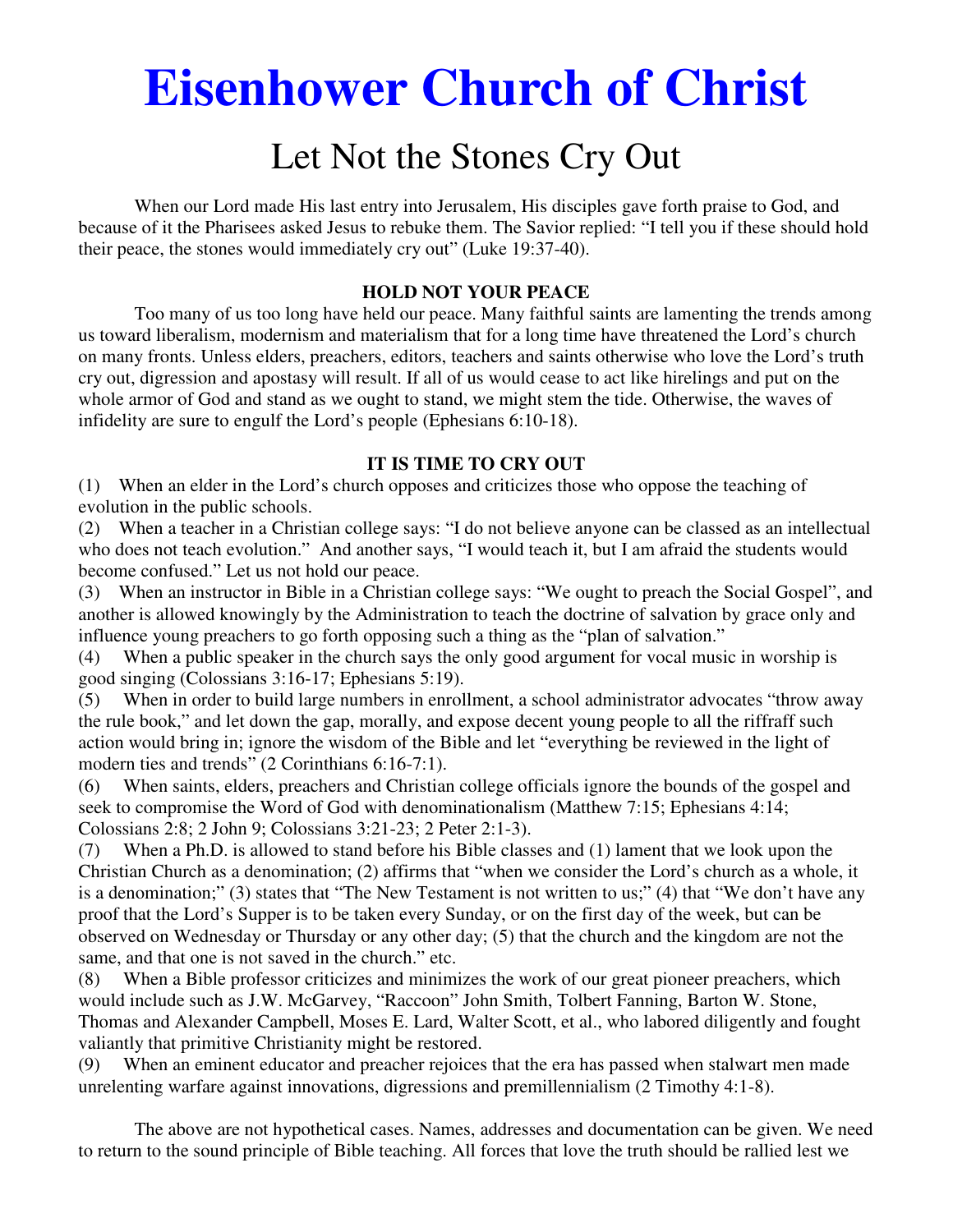lose the ground gained by our predecessors of the Restoration Movement. "Look to yourselves, that we lose not those things which we have wrought, but that we receive a full reward" (2 John 8). This writer believes in Christian education, but he believes it ought to be kept Christian. God placed true Christian education in the hands of the church 1900 years ago and the Lord expects the church to carry out its responsibility in the matter. The writer believes in schools where the Bible can be taught, but those who support them ought to investigate and demand that only the sound doctrine be taught (2 Timothy 1:13; Titus 1:9; 2:8).

- Roy J. Hearn

# *Sympathy*

Our sympathy goes out to Jacob Carson and his family in the loss of his grandfather, **Glynn Ross Chandler.** Glynn passed from this life last Sunday, January 16th in Iraan, TX. Graveside services were scheduled at 2:00 p.m., Friday, January 21, 2022, at the Sheffield Cemetery in Sheffield, TX. He was 86 years old.

# *Prayer Request*

**Phil Halbert** underwent surgery last week to have a pacemaker put in. Everything went well and he is home recuperating. Keep Phil in your prayers for a fast recovery.

Levi McGhee tested positive for the Covid virus. Keep Levi in your prayers that he will get well soon.

**Benny & Lajanna Simms,** (a good friend of Jacob's uncle) both are sick with the Covid virus. Jacob's uncle has requested prayers for them because they both are pretty bad. Keep them in your prayers that they can overcome this virus.

Julie Driver has requested prayers for **Ray Cone**, one of her former professors, who has been diagnosed with prostate cancer.

Hannah Weakland has requested additional prayers for a co-worker at UTPB. **Dr. Hank Abrams** is struggling with throat cancer. He covets our prayers and cards.

#### *Concerns Update*

**Jackie Rex** is still in Medical Center Hospital. She was admitted for the Covid virus; but now she has renal failure. Jackie received two dialysis treatments last week. Continue to keep her in your prayers.

**Betty Branson** is still under the weather with breathing problems from bronchitis. She needs prayers.

**Cain Pilgrim** is home from the hospital and doing well following open heart surgery two weeks ago in Dallas. He is Lindsey Wells' (5 yr. old cousin). Keep Cain in your prayers for a full recovery.

#### *Prayer List*

Dr. Hank Abrams; David Alaniz; Rudy Alaniz; Wayne Anderson; Betty Branson; Bill and Mary Brown; Glenna Callendar; LaDonna Chism; Dana Erwin; Hattie Gilmore; Hugo Grijalva; Doug Guynn; Rosanna Herrera; Tiffany Horton; Elaine Huntington; Alex Martinez; Ora McAfee; Glenna (Callendar) McCarty; Melissa Moore; Juan & Estella Morolez; Julie Munoz; Cain Pilgrim; Bruce & Trina Plyler; Chasidy Rayos; Carlos Reyes; Jackie Rex; Daniel Reyes; Lisa Salas; Marilyn Upshaw; Terresia Weaver; Lisa Wells; Janet Wesson; Charles Wood; John Wood.

#### *Eisenhower's Shut-ins*

Dusty and Kathy Marshall; Glenna McCarty; Jackie Rex; Janelle Shirley and Marilyn Upshaw

#### *Youth*

Bible Quiz Question … (Multiple Choice)

Which one of these Old Testament events foretold Jesus' crucifixion on the cross? (a) Moses' ascending the mountain to receive the Ten Commandments; (b) Moses' lifting up the serpent in the wilderness or (c) the parting of the Red Sea.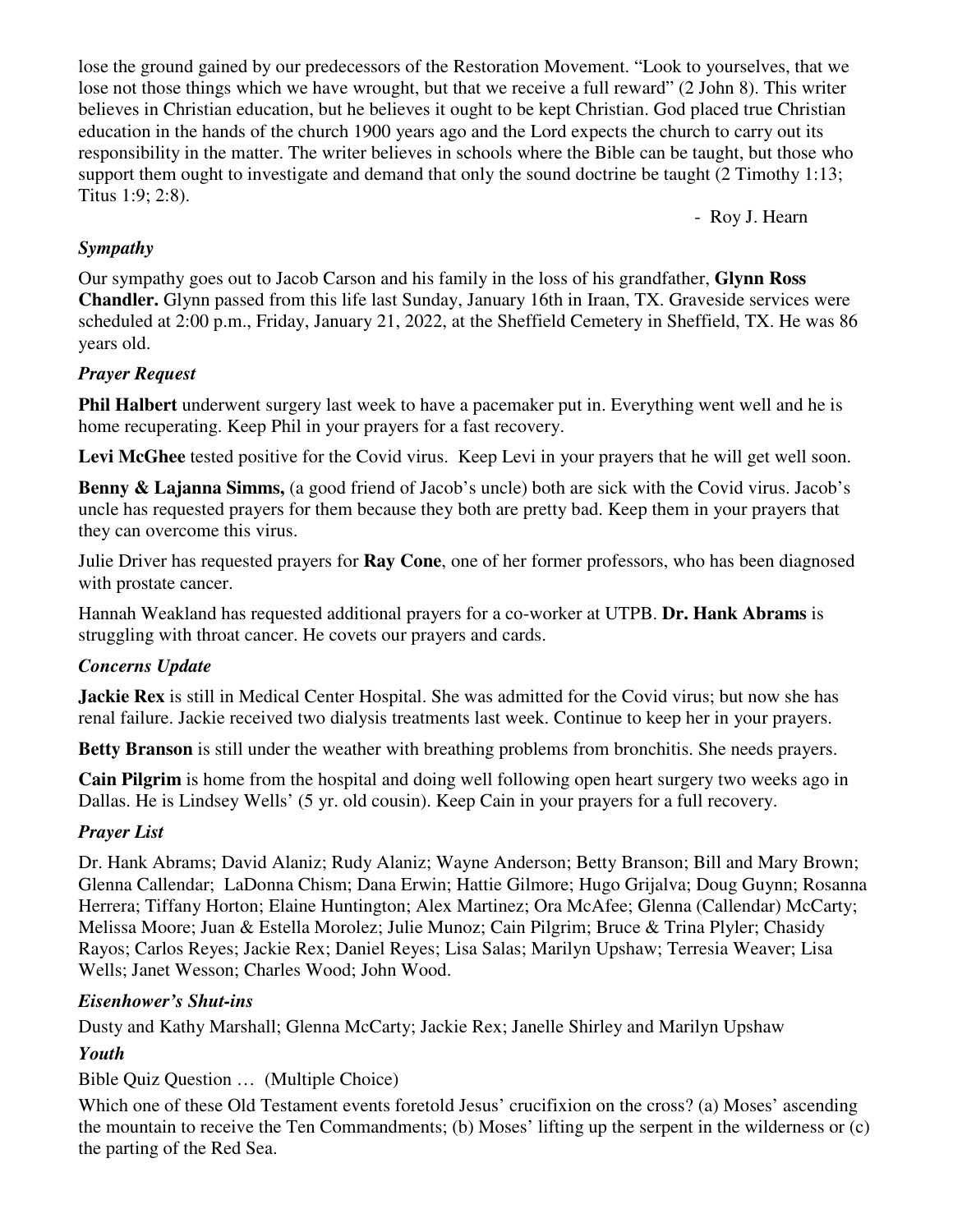Last Week's Quiz Answer… (Fill in the blanks)

Jesus told His disciples, "I must work the works of Him who sent Me while it is day; the night is coming when no one can work" (John 9:4)

#### *Events*

Watch **"***In Search of the Lord's Way"* Sunday mornings at 7:30 am on KWES TV 9.

#### *Thoughts to Remember*

Blessed are those who give without remembering and blessed are those who take without forgetting. A clean conscience is a soft pillow.

# Evangelism: Our Part

"I planted the seed, Apollos watered it, but God made it grow" (I Corinthians 3:6)

The problem with community refrigerators such as found in a breakroom at work or in a church kitchen is that everyone is in charge and no one is in charge. Food gets left and gets gross. But no one wants to step on anyone else's toes and throw something out that doesn't belong to him or her. Evangelism is like a community garden.

The plot of land is open for anyone in the church to plant, water, weed, hoe or fertilize, etc., but since everyone is in charge, no one is in charge. Usually, a few dedicated individuals will take on the bulk of the work—when they have spare moments, and the end result is an overgrown jungle with a small yield. The wise duty to win souls is up to the whole church, each has talents to bring to the task. Perhaps a renewed and better organized effort is needed on all parts to bring the lost to Christ.

How does your garden grow?

—Doug Kashorek Plattsburgh church of Christ Plattsburgh, NY

| <b>January 23, 2022</b>   | A.M.                 | P.M.               |
|---------------------------|----------------------|--------------------|
| Announcements             | Jeff Wesson          | <b>Jeff Wesson</b> |
| Song Leader               | Jacob Carson         | Jon Roemisch       |
| <b>Sermon</b>             | Allen Weakland       | Allen Weakland     |
| <b>Opening Prayer</b>     | Jeff Wesson          | Jeff Wesson        |
| Scripture                 | Don Easlon           | Oliver Hernandez   |
| Second Prayer             | Jr. Munoz            | <b>Scot Straw</b>  |
| <b>Closing Prayer</b>     | <b>Richard Siler</b> | Tom Sorenson       |
| Lords Supper              |                      | <b>Bill Ryan</b>   |
| <b>Scripture Reading:</b> | Cody Wesson          | Communion          |
|                           | <b>Gary Loving</b>   | (In Library)       |
|                           | Larry May            |                    |
|                           | Kirk McFarland       |                    |

**Other Responsibilities:** *Elder:* Jeff Wesson 556-5547 —D*eacon:*John Wood 413-7444 -*Pulpit:* Bill Ryan 352-4871 —*Table:* David Ryan 512-924-0983 —*Song Leaders:* Larry May 638-3990*— Recording Sermons:* Tommy Garcia 312-5332 — C*ollections:* T. Garcia & D. Ryan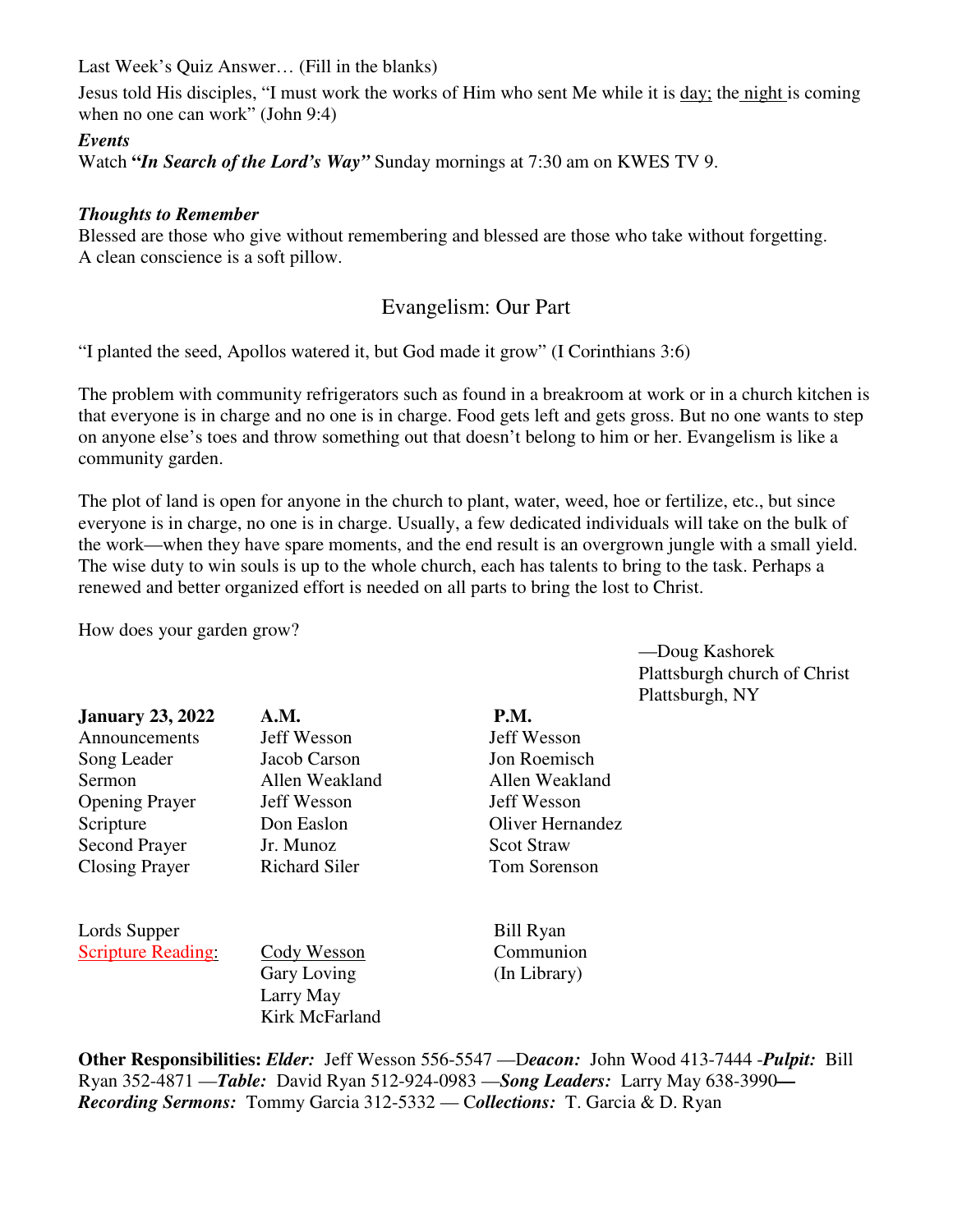# Sunday AM

*"Rise Up, O Men of God" (Judges 5:1-2)* 

# Sunday PM

*"Impact of the Gospel" (I Thessalonians 2:13-16)* 

# **Our Records**

*Bible Class… 43 Morning Worship…80 Evening Worship ...50 Wednesday…58 Contribution….\$4,323.00*